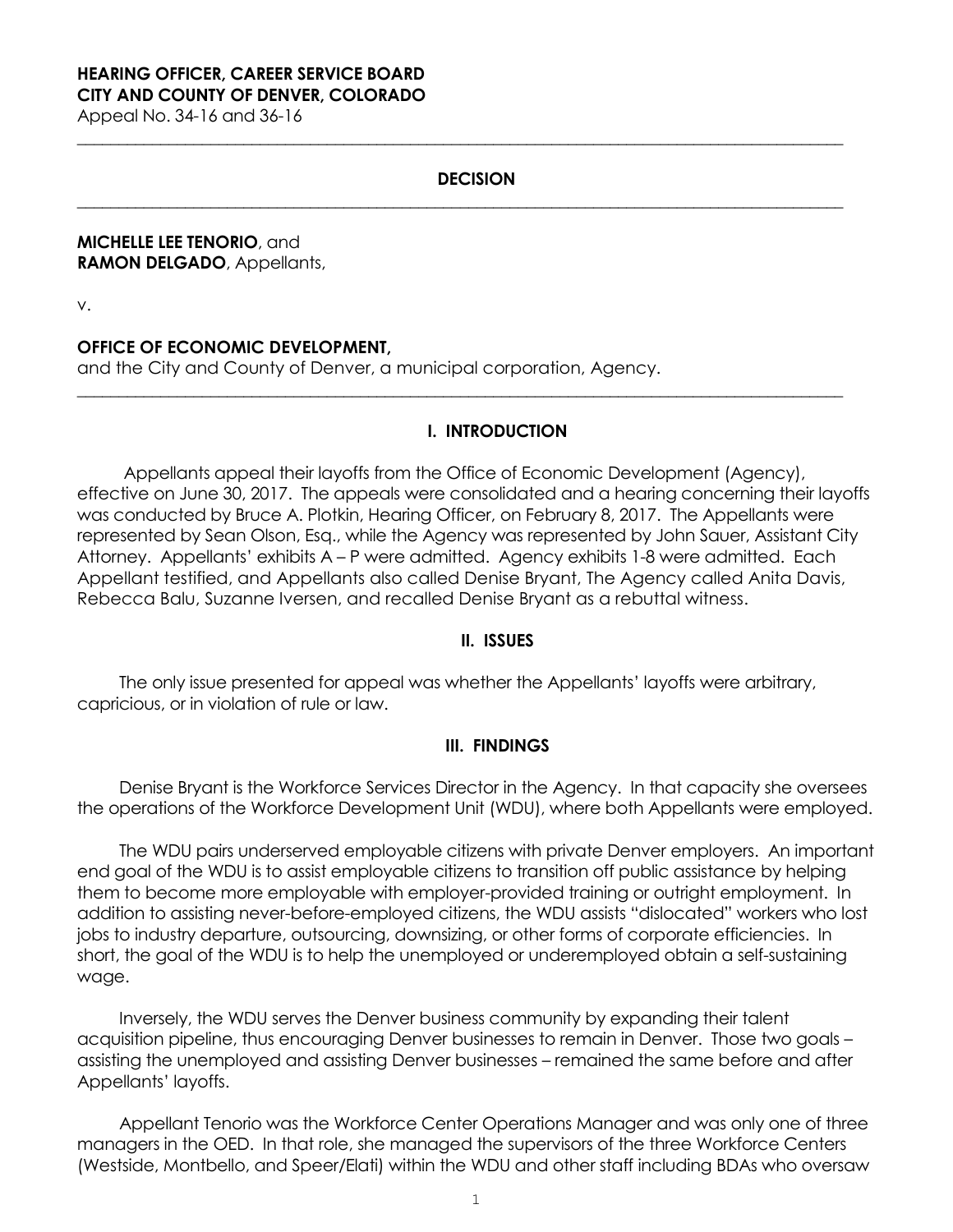job-seeker and youth services, was responsible for preparing budgets, negotiating contracts, and managing relationships between the City and Federal Government. [Exh. 2; Bryant testimony].

BDAs interfaced with job-seekers and employers. Tenorio's position included oversight of the job-seeker side of WDU's operations, thus BDA subordinates under Tenorio met with and assisted job-seekers. When she was laid off, Tenorio had 21 years with the Agency.

Delgado was a BDA II who worked on the employer side of the equation under Tony Anderson, who was a Program Manager reporting to Anita Davis until the time of the layoff. Delgado met with employers in order to assess their needs so as to match job seekers with those needs. He also completed paperwork for various government wage subsidy programs that subsidized a portion of wages paid by employers who were willing to develop employees. BDAs who worked largely on the employer-side functions, specialized in a particular industry so that they could intelligently market OED's services to that industry. To that end, employer-side BDAs set up and conducted job fairs and on-the-job training programs, in which they informed prospective employers about wage-subsidy programs and other reasons to hire job-seekers through the OED.

In 2014, the Federal Government changed how it pays subsidies to employers who accept underserved employees and potential employees. Integral to that reform, WIA<sup>1</sup> became WIOA, the 2014 Workforce Innovation and Opportunities Act.<sup>2</sup> WIOA was enacted to acknowledge the changes in accountability for public assistance that took place over 20 years, particularly the development of "best practices" enabled by advancing technology. [Bryant testimony]. One best-practice in WIOA required a one-stop system to deliver job-seeker services, and required a competitive process to win that contract. [Exhibit 4]. Another best-practice required a separation of oversight and policy from administration and provision of services. Consequently, OED could no longer retain all those functions.

As a consequence of the new federal regulations, OED was obligated to change its structure. [Exhibit 2]. Denise Bryant, Director of Workforce Services in the Agency, led the development of two options for OED restructuring. She took the lead in presenting those options to the Mayor and implemented his selection of "Option 1." [Exhibit 5].

In accordance with the Mayor's decision, OED retained its overall goal - to match jobseekers with employers - but it eliminated every position in WDU, including those of Michelle Tenorio and Ramon Delgado. [*See* Exhibit 2 for then-current structure]. OED retained policy-making and interaction with employer-side functions under a substantially different structure, and many of the services previously performed by the WDU were transferred to ResCare Workforce Services (ResCare), a private vendor. [Exhibit 1; Bryant testimony; Balu testimony]. The new structure created new position titles and required former WDU employees to apply for the new positions. Of those former WDU employees who were hired into new positions, some continued to perform functions they had under the prior structure. Other functions, as required by the new federal legislation, were transferred to outside contractors. [Bryant testimony; Balu testimony]. BDA positions were entirely eliminated, including Delgado's.

One of Tenorio's former co-Managers, Anita Davis, applied for and obtained a position in the restructured Agency with a new working title, Assistant Director of Workforce Development. [Exh. 1]. Another lower-level supervisor who previously supervised Delgado, Tony Anderson, also applied for and received a higher-level position as the Business Services Manager, where he oversaw the new BDR positions, which retained a few of the previous BDA duties, as well as the Agency's Education Services Specialists. [Id.]

<u>.</u>

<sup>1</sup> Workforce Investment Act of 1998, 29 U.S.C. § 2801, *eq seq*.

<sup>2</sup> Workforce Innovation and Opportunity Act, 29 U.S.C. § 3101, *eq seq*.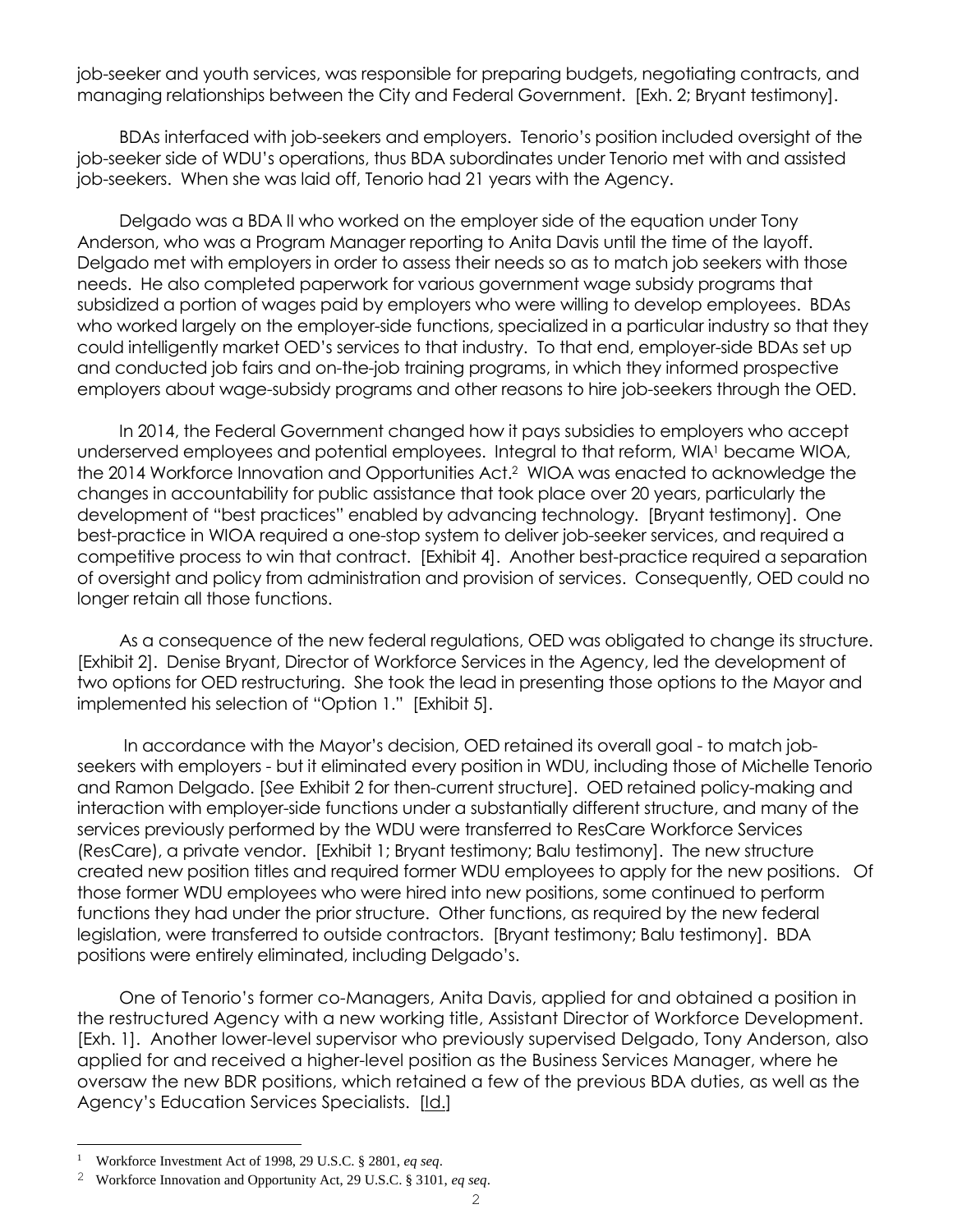As with their BDA predecessors, BDRs reach out to employers to develop relationships; and each BDR focuses on a particular industry sector, but now that responsibility stretches across the metro region. Their core function is tailored recruitment services and needs assessments from employers. and the BDR markets business development services to his/her sector. Also, unlike under the prior structure, the State now partly funds and drives sector development. That change, in turn requires a more global kind and quantity of analytics by BDRs compared to the BDAs. Accordingly, the work expectations (Program Enhancement Reports or PEPs) for BDRs have different outcome expectations than for BDAs. [Exhibit A; Exhibit B]. In contrast, Delgado's success was largely measured by the number of awards<sup>3</sup> he was able to accomplish. [Compare Exhibit A; n. 4]. Delgado's other functions were transferred to a private contractor, ResCare; whose staff are not Career Service employees. [Bryant testimony; Balu testimony].

OED employees, including those in the WDU, are Career Service<sup>4</sup> employees entitled to the protections of Career Service Rule 14-30 et seq., regarding the mandatory procedures governing layoff of Career Service employees. The layoff rules provide more protection to those employees with more years of service. [Bryant testimony; CSR 14-40 *eq seq*].Delgado was a BDA for only four months at the time of his layoff, but had been a City employee for 24 years' total.

Laid-off BDAs, including Delgado, were permitted to compete for the new BDR positions. Three of Delgado's former BDA co-workers, Ken Arellano, Yohannes Mengistu, and James Roina were hired as BDRs after being laid off as BDAs. [Exh. 1]. Delgado applied, but was not hired.

Tenorio was a Manager in the Agency for 11 years at the time of her layoff, and had been a City employee for 21 years. She did not apply for a Manager 1 position in the reorganized Agency; however, she accepted a limited, one-year position as a Contract Administrator, offered to her by the Agency seven days after her layoff.

Appellants were served with notices of their layoffs on May 17, 2016, and the layoffs were effective June 30, 2016. [Exhibit N-230; Initial Appeal]. This appeal followed timely on June 1, 2016.

### **IV. ANALYSIS**

A. Jurisdiction, Burden of Proof and Standard of Review

Jurisdiction to hear this appeal is granted under the Career Service Rules, CSR §19-10 A.1.e, as the appeal of Appellants' layoffs. I am required to conduct a de novo review, meaning to consider all the evidence as though no previous action had been taken. Turner v. Rossmiller, 532 P.2d 751 (Colo. App. 1975).

In a layoff, the Appellants retain the burden of persuasion, throughout the case, to prove their layoffs were arbitrary, capricious or in violation of CSR 14-50 et seq. Dept. of Institutions v. Kinchen, 886 P.2d 700, 712 (Colo. 1994); *see also* In re Sanders, CSA 62-09 (9/24/2010).

B. Arbitrary Capricious or Violation of Rule or Law.

<u>.</u>

An administrative agency action, such as a layoff, <sup>5</sup> is presumed valid unless it is arbitrary, capricious, or violates the law or the agency's rules. On the other hand, in our merit-based Career

<sup>&</sup>lt;sup>3</sup> An award is the funding through the Agency which is provided to employers who agree to hire candidates through Agency programs.

 $4$  The Career Service Authority is the Denver's merit-based employment system, as required by its Charter, §. 9.1.1. It covers most City employees who are not in the Classified Service (Uniformed police and fire department personnel).

<sup>5</sup> Discharge for job abolishment, as for reallocation, is an administrative, rather than a disciplinary action and thus does not involve credibility judgments arising from contested allegations of employee misconduct. Velasquez, at 542. Consequently, no due process violation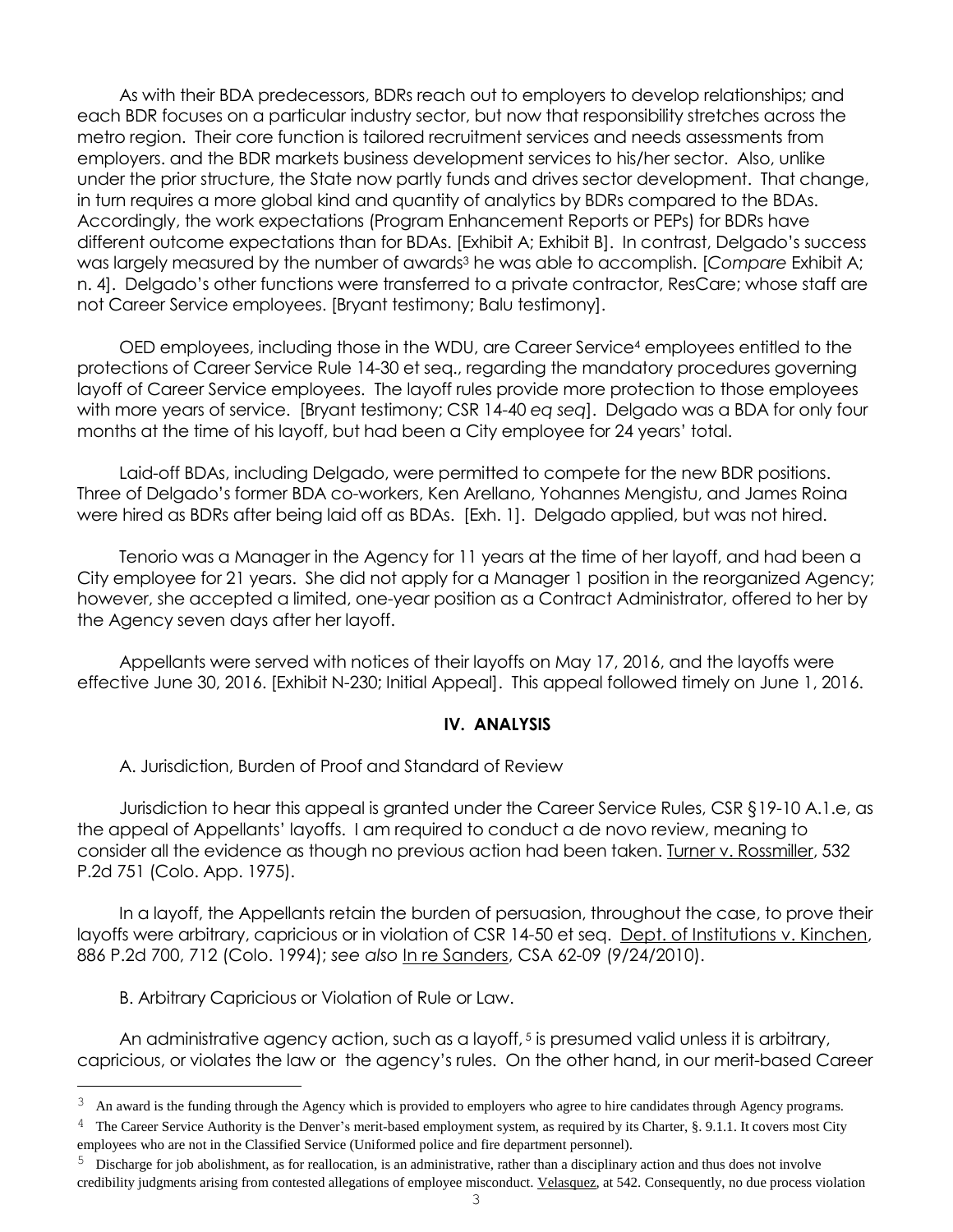Service employment system established by the Denver City Charter, [Denver City Charter § 9.1.1], employees retain the right not to be displaced by the abolishment of a position they occupy when their position is replaced by a new position with substantially similar duties and responsibilities. In re Owens-Manis and Pettway, CSB 73-09, 75-09 (10/21/10), citing Velasquez v. Dept. of Higher Education, 93 P.3d 540 (Colo. App. 2003). In re Sanders, CSB 62-09 (2/17/11). Thus, the beginning point in discussing Appellants' appeal of their layoffs is whether the duties and responsibilities of new positions created by the Agency are substantially similar to the positions from which they were laid off.

## **DELGADO**

## I. Whether BDRs are substantially similar to BDAs.

Delgado argued the new BDR positions were the same or highly similar to his former BDA position, specifying his duties of marketing to employers, and specializing in a particular industry, healthcare. He argued the manner in which former BDAs were transformed into the new BDR positions did not follow the procedures set forth in CSR 14-40 *et seq*. [now CSR 14-50 *et seq*].

In support of his theory, Appellant argued that about 50% of the job duties James Roina performed as a BDR were originally performed by BDAs. He cited his BDA PEP and Roina's BDR PEP in support of his argument. [Exh. A; Exh. B].

Bryant responded the majority of the BDA's job duties were transferred to the private sector at ResCare, with only around 10% of the duties previously performed by BDAs being overseen by the new BDRs. In estimating that percent, Bryant analyzed functions that substantially differed, including:

(1) the BDR position entails more strategic planning, while BDAs were more process-oriented, which Bryant described as making sure the boxes were checked, for example making sure agreements were signed, whether background checks were performed, what award amount would convince an employer to hire candidates, and signing contracts with employers. [Bryant cross-exam at 10:18:57, 10:31:13].

2) Bryant acknowledged BDAs developed relationships with employers as do BDRs, but BDAs did so only as the end-product of a strategic plan they were not involved in. [Bryant crossexam].

(3) Each BDA focused on a particular employer-side sector as do BDRs, but BDRs now act strategically and analytically in that relationship, and are required to specialize in an industry, rather than merely being encouraged to do so. For example, former BDA Roina has a focus in the construction sector, but, as opposed to former BDAs, his duties are about alignment and strategy to ensure those employers will have a predictable pipeline of candidates. [Bryant cross-exam @ 10:19:40]. Thus, Roena not only seeks out potential employers in the construction sector, but makes recommendations that drive policy in the OED, functions which no BDAs performed.

(4) BDR performance evaluations, unlike those of former BDAs, are not measured by the number of awards granted.<sup>6</sup>

L,

arises even when, rules or law, such as in in our Career Service merit system, entitle a laid-off employee to a hearing, but places the burden of proof on the employee. Velasquez at 543, citing Hughes v. dept. of Higher Educ., 934 P.2d 891 (Colo. App. 1997), *overruled on other grounds*, Lawley v. Dept. Higher Educ., 36 P.3d 1239 (Colo. 2001); CSR 19-10 A.1.e.

ResCare employees who were former BDAs, such as Richard Marr, are evaluated based on awards granted, however ResCare is a private entity, thus its employees' evaluations cannot be compared with those under the Career Service.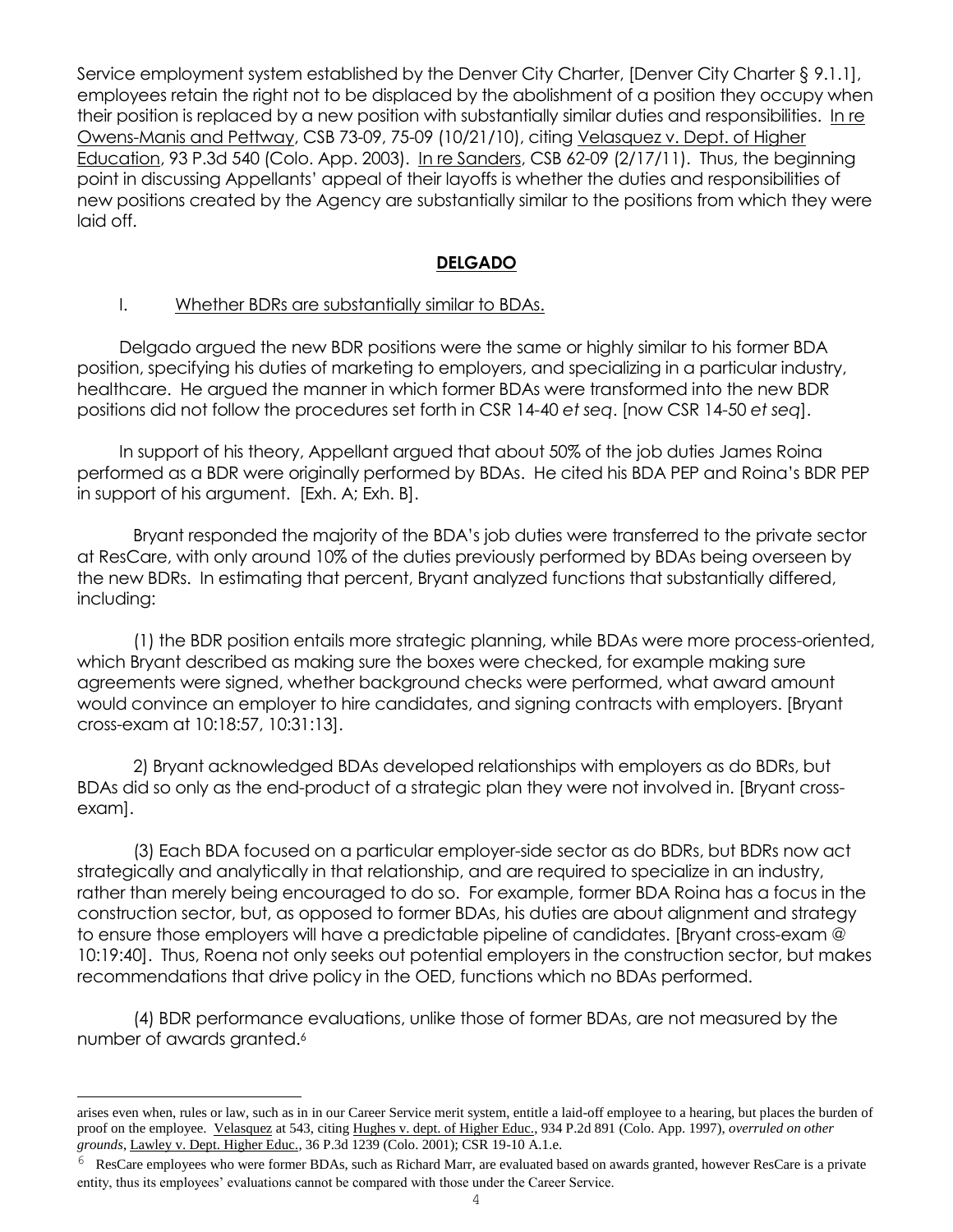(5) Performance measures for the two positions are substantially different. [*Compare* Exhibit A with Exhibit B; Bryant cross-exam].

In addition to those differences, when asked if anyone in OED currently performs the same duties Delgado performed, Bryant answered bluntly "no." She explained most of the duties of Delgado's position were assumed by ResCare, and that no Career Service employees now operate one-stop centers as did BDAs. As an example, Bryant identified Richard Marr, a former BDA, is now with ResCare and has most of the duties and responsibilities of the former BDAs. She said there are other employees at ResCare who also perform the former duties of BDAs. [Bryant cross-exam]. Davis echoed Bryant's testimony, stating she used to supervise five BDAs and that in her current role she is also familiar with the duties of BDRs. Davis stated 70-80% of BDA duties were assumed by ResCare. [Davis testimony].

Responding to Delgado's PEP claim (50% shared duties), Bryant responded the year the BDR PEP was created was a transitional year, and the current PEP shows increasing dissimilarities due to a reassessment of how the duties of the BDR are weighted. [Bryant testimony]. Moreover, 50% of similar duties do not, per se, establish the positions were the same or highly similar.

Tenorio attempted to rebut the Agency's "transitional PEP" argument, by arguing she had never seen anything called a transitional PEP in her 21 years; however, it is common sense the reorganization of an entire Agency made it likely duties would change somewhat as adjustments to a new structure were made. Moreover, Tenorio acknowledged PEPs can and do change yearto-year with the needs of the Agency. [Tenorio testimony].

The PEP for Delgado's former BDA position and the PEP for Roina's BDR position share these similarities: general customer service, interacting with colleagues and the public in a professional manner, and marketing workforce development services to industry representatives. [Exh. A; Exh. B].

Differences between the positions are notable. BDA's had more "granular" duties, according to Bryant, which involved selling a specific amount of workforce development services to employers, matching a specific number of customers to awards and programs, and retaining a high number of customers in the overall program. [Delgado testimony, Davis testimony, Bryant testimony; Exh. A]. BDRs, on the other hand, did not have such specific metrics, and instead are focused almost entirely on industry outreach and sector partnerships to employers, as well as coordinating services across OED and assisting with the "Jump Start" and youth outreach programs. [Exh. B].

Although Delgado was a member of an industry partnership, an unenforced expectation of BDAs, he was not a member of an industry association, as is required for BDRs. [Davis testimony; Delgado testimony]. Further, although BDAs had some program management roles, it was not a central focus on the job, and did not require making formal recommendations to higher-level management. [Exh. B]. The Youth Services program, a part of BDA duties, was transferred to BDRs and is now a central function of BDRs. Job Fair functions were transferred to ResCare, and despite being temporarily shifted back to BDRs, will ultimately end up there. [Delgado testimony, Davis testimony, Bryant testimony; Exh. 1; Exh. B].

In summary, the BDA position was largely employee focused, and was measured on the number of awards given to job-seekers and employers as well as the retention rate for jobseekers, while the BDR position did not have specific quantitative goals, and instead was more policy-focused on the employer side. [Exh. A; Exh. B; Bryant testimony; Davis testimony]. Based upon these circumstances and findings, Delgado failed to establish, by a preponderance of the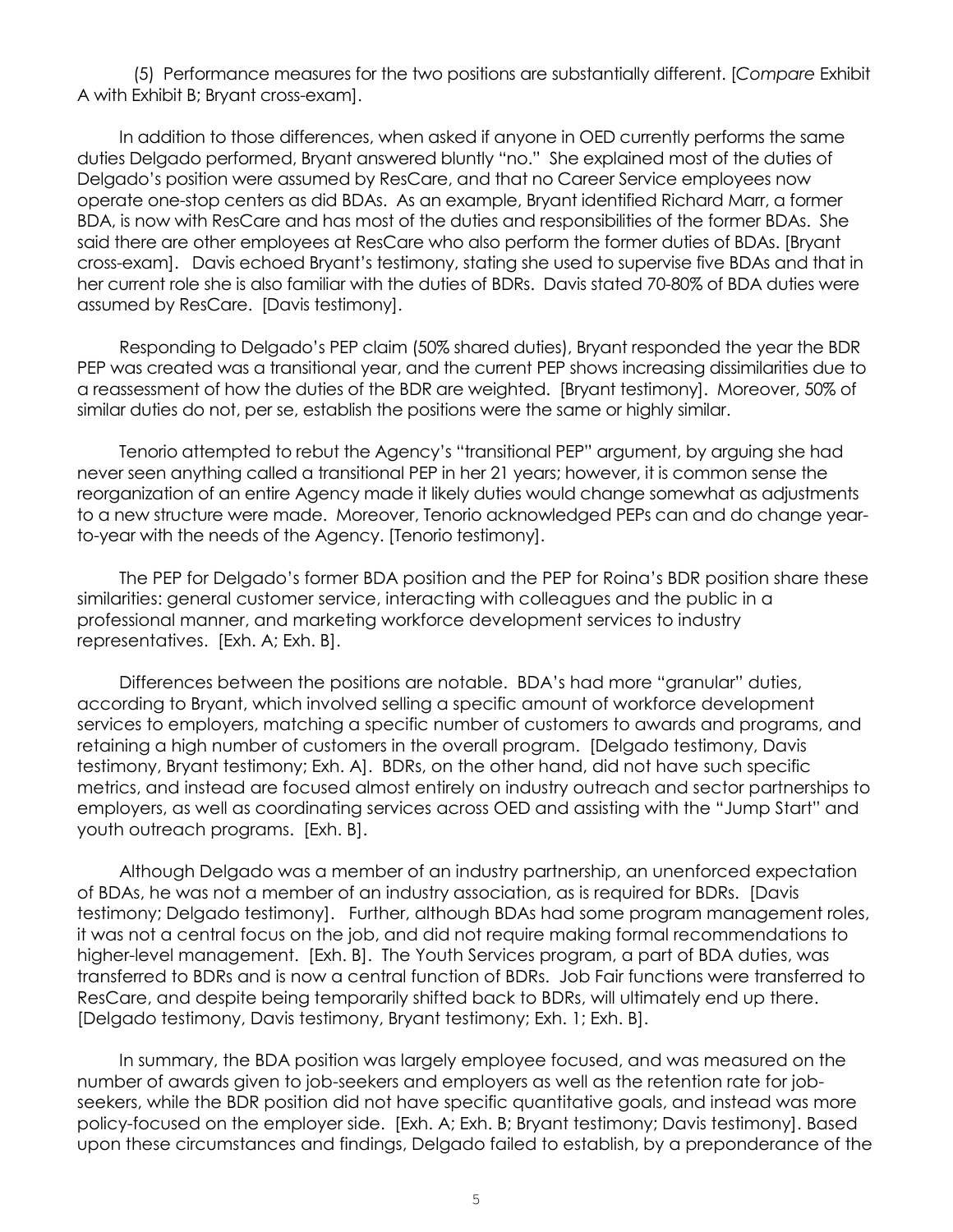evidence, that the Agency's newly-created BDR position was substantially similar to the BDR position from which he was laid off.

# II. Whether the hiring of Arellano, Roina, and Mengistu, instead of Delgado, violated CSR 14.

In addition to his "substantially similar" argument, Delgado also claimed the Agency failed to comply with the mandatory layoff process pursuant to CSR 14. After Delgado was laid off, he applied for but was not hired as a BDR. Appellant was told he was not selected because he did not perform well in the interview. He acknowledged he did not perform well in the interview. [Delgado testimony]. Ken Arellano, James Roina, and Yohannes Mengistu, also former BDAs, were hired as BDRs.

Delgado was a BDA for only four months before his layoff, but had been a Program Administrator following an audit of his position, and has been employed by the City for 24 years. As such, he would be placed in a more protected layoff group under the layoff rules than someone with fewer years of service. Delgado noted he had more than twice the years of service compared with any of the three who were re-hired as BDRs. [Exhibit 8-10; 8-9; 8-4]. Delgado claimed this discrepancy violated the order of layoffs according to seniority conferred by CSR 14- 42 and 14-44.

The Agency correctly reasoned that, under CSR 14, the order of layoff according to seniority pertains only to downward bumping rights, i.e. a more senior employee has the right to take the remaining position of a less-senior employee. Since the entire Agency was laid off, there remained no less-senior position for Delgado, or anyone else, to bump into.<sup>7</sup> BDA positions were entirely eliminated making it irrelevant to which layoff group each of the above-named employees was assigned, since seniority pertains only to bumping rights. CSR 14-42 *et seq.* In addition, BDR responsibilities differed from those of BDAs, according to the Agency. [Bryant testimony; Davis testimony; Exh. A; Exh. B]. Based on the above findings, Delgado did not establish the Agency failed to comply with CSR 14 in its layoff of BDAs or hiring of BDRs.

# **TENORIO**

Before addressing whether the positions cited by Tenorio were substantially similar to her former position, or whether the new positions were filled improperly under CSR 14, the evidence presented indicates Tenorio lacks standing for her claims. Bryant testified credibly that Tenorio did not apply for either Manager position after the reorganization, and Tenorio did not claim she did. As such, she has no more right to claim the appointments were improper than any other nonapplicant. Even assuming Tenorio had standing, her claims would fail based upon the following evidence.

I. Whether Davis' and Anderson's manager positions are substantially similar to Tenorio's former manager position,.

Tenorio claimed Davis' position retains about 85% of the duties she (Tenorio) performed as Manager, including oversight of the same programs as before, monitoring budgets for those programs, attending community, board, and directors' meetings as well as City Council meetings, and attending conferences.

L,

<sup>7</sup> Of course an employee may argue, as Delgado and Tenorio do here, that, even if all employees are laid off, leaving no inferior positions under the bumping rules, the same position was substantially (and therefore unlawfully) re-created elsewhere. [In re Sanders, CSA 62-09, 4-5 (9/24/2010]. That is a separate argument addressed elsewhere in this Decision.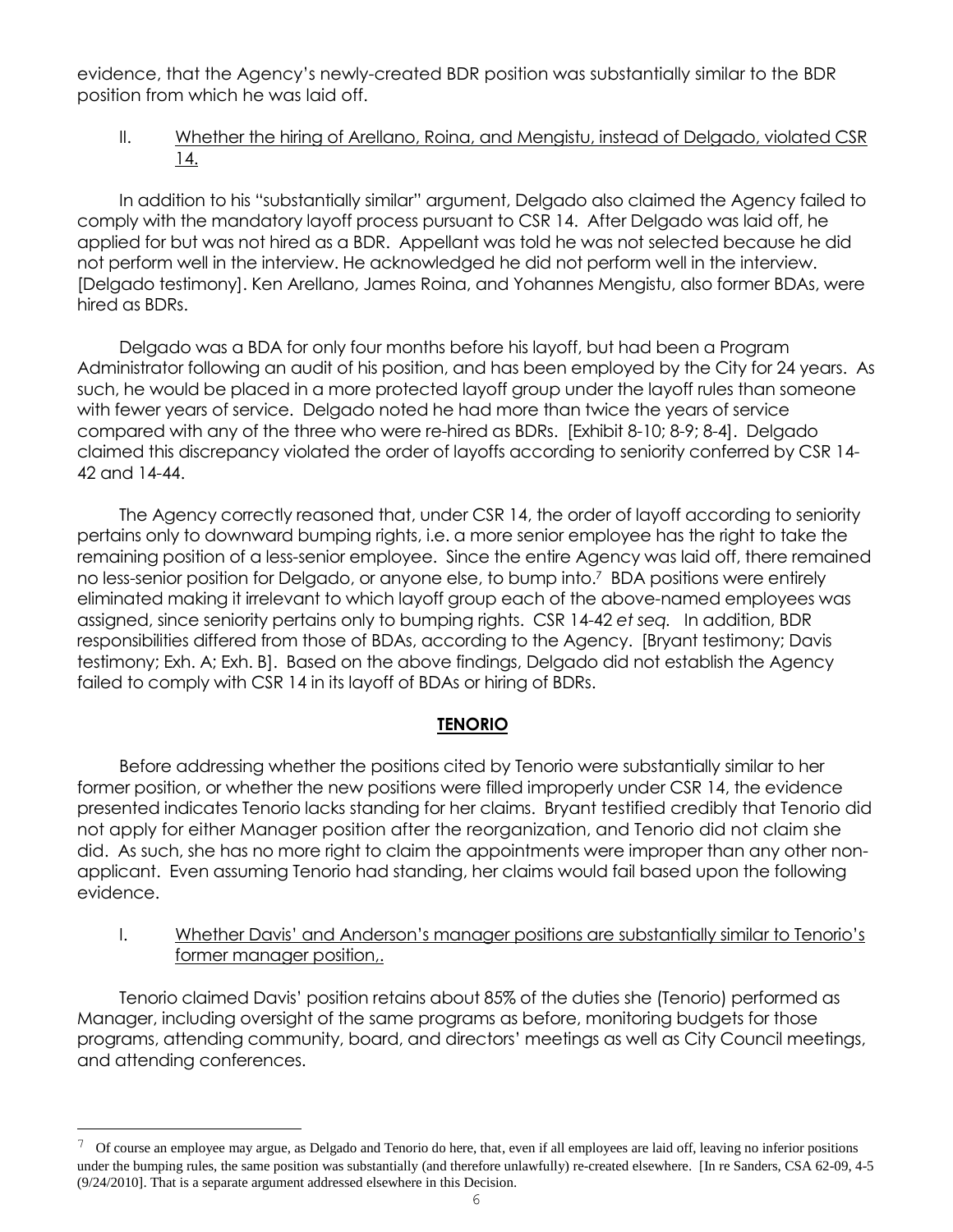Most of the core functions of Tenorio's position were taken over by Rebecca Balu, a Rescare employee. Tenorio acknowledged a core function of her former position was overseeing supervisors who ran the one-stop centers, [Tenorio testimony; Exh. 2], and that function was transferred to the private sector.

Tony Anderson, was a Program Manager in the Agency before the reorganization. After his layoff, he obtained a higher-level position, Business Services Manager (BSM), in the reorganized Agency. Bryant described that position as equivalent to Tenorio's former position, but not the same job. As a BSM, Anderson oversees the BDRs, who retained some of the employer-oriented duties previously assigned to BDAs, as well as the Education Services specialists they are partnered with. [Exh. 1].

Bryant claimed Davis' new position shares only 15% with Tenorio's previous position. [Bryant testimony]. Davis also claimed only 10-12% of her current duties remain similar to those previously managed by Tenorio. Bryant stated there is no overlap between Anderson's position and Tenorio's. Tenorio disagreed. She claimed approximately 85% of Davis' duties are those she performed, and that many of the duties assigned to Anderson are the same as those she previously performed. [Tenorio testimony].

A comparison of the PEPRs Tenorio's previous position and Davis' current position indicates some similarity. [*compare* Exh. E; Exh. F]. The PEPRs sections titled "Human Resources Management" and the various subcategories of "Information Management" are nearly identical, and are weighed in a similar manner. [Id.]

The Agency, through Bryant and Davis, acknowledged Davis and Tenorio's positions shared some similar roles including managing a budget and staff, typical duties assigned to most managers across the City. However, despite the superficial PEP outcome similarities, there were also significant differences in the actual role. For example, Tenorio was previously responsible for a budget of \$4 million, while Davis manages a \$16 million budget, which includes the budget formerly assigned to the other managers.

Further, although both jobs involved general management duties, the type of management differs because Davis manages specialists from across the agency, and Tenorio directly managed only the people who supervised the one-stop centers and the youth services division. [Exh. 1, Exh. 2]. Also, although Tenorio testified she used to present reports to the Workforce Development Board and the Mayor, that role was minimal. Tenorio described her involvement as mostly "attended" those meetings. In contrast, Davis is often the point person for the Agency when presenting to the Mayor or City Council.

In addition, Davis must continuously analyze the delivery of services in her budget, a duty that did not exist before the reorganization. Tenorio projected targets for funding organizations, but Davis must also predict and analyze what "deliverables" will be required, and must create and implement tracking mechanisms to measure the degree of success of her projections, also duties that did not exist before the reorganization.

Davis also has a significant role in oversight and policy. She oversees a fulltime policy liaison, with respect to compliance with federal and state regulations. She also helps develop and oversee procedures to align with those of the new partners of the reorganized Agency. These differences demonstrate Davis' Manager position and that formerly occupied by Tenorio are not substantially similar.

Finally, Davis at one time held Tenorio's position, and Davis testified credibly almost all the duties in that position were assumed by Balu in ResCare, a sentiment echoed by Ms. Balu.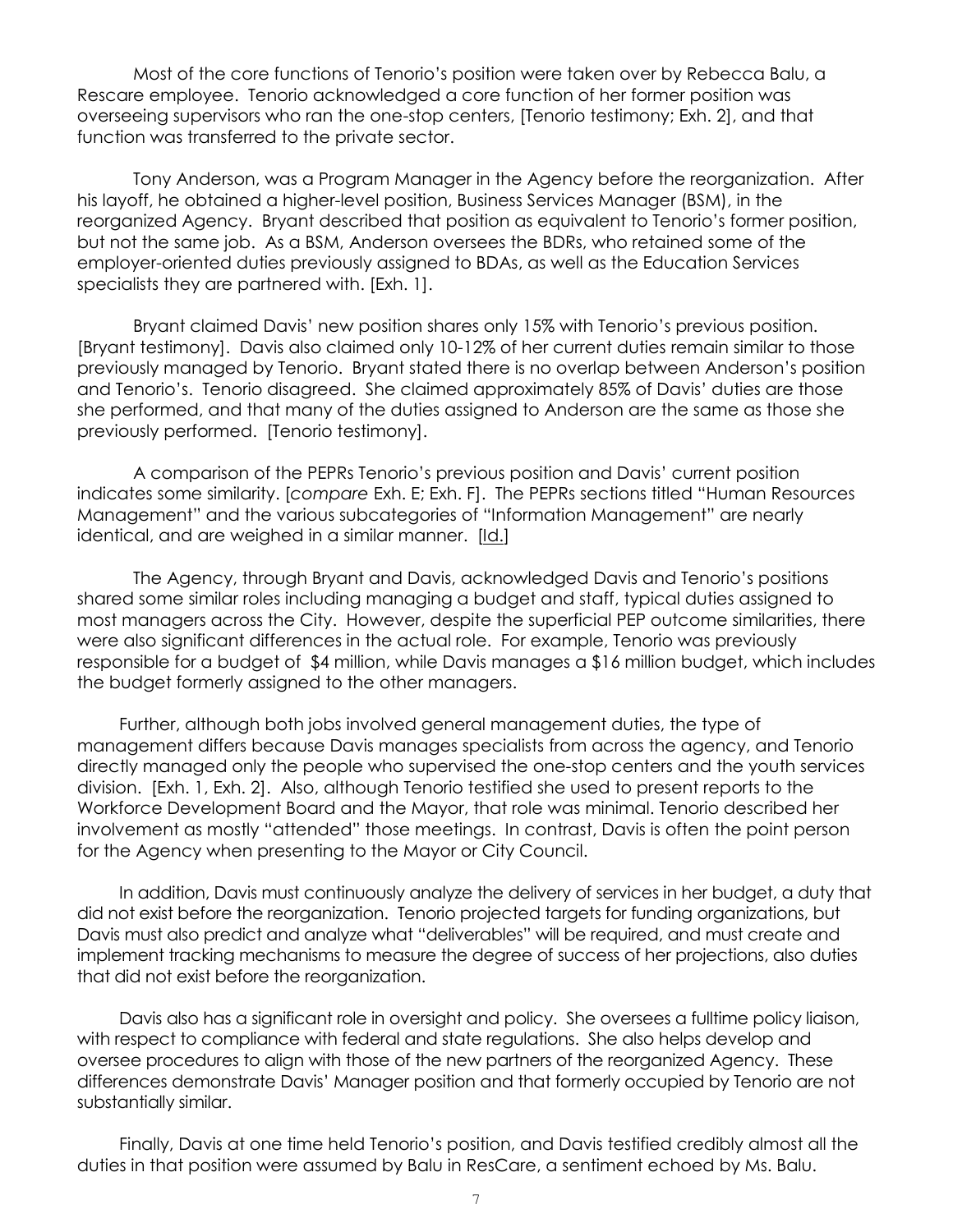[Davis testimony; Balu testimony]. Balu also testified Davis has "a lot" more responsibilities than Tenorio used to have.

As to the degree of similarity between Anderson's position and that held by Tenorio, both shared core management duties such as: managing staff, developing relationships, and reporting information up the chain of command. [Tenorio testimony; Davis testimony; Bryant testimony]. However, Anderson does not oversee one-stop centers, does not oversee contractors, nor does he create or manage budgets. [Davis testimony]. Instead, Anderson oversees the BDR positions and the Education Specialists with whom they are paired toward the end of creating and maintaining a talent pipeline for the industries. [Davis testimony; Bryant testimony].

Tenorio claimed she performed the following duties in common with Anderson: addressing City Council "when appropriate," directing policy, and conferring with the other Managers. [Tenorio testimony]. A more detailed analysis of similarities between Anderson and Tenorio's positions is impossible, as neither party provided Anderson's PEP. However, the aforementioned similarities, along with other commonly-shared management duties such as management of subordinate staff, are not sufficient to indicate the two positions are substantially similar.

#### II. Whether the hiring of Anderson and Davis, over Tenorio, violated CSR 14.

Tenorio argued that by not placing her in a Manager position in the reorganized OED, and instead promoting Anderson and retaining Davis, the Agency violated CSR 14-42 et seq. She argued she had 21 years of service, which placed her into layoff group D, the highest group. Anderson had fewer than five years' experience, and would have been in layoff group A.

The same analysis that applied to Delgado, above applies here. The placement of incumbents into layoff groups became immaterial since every position was eliminated, leaving no bumping rights to any incumbent. Tenorio failed to establish that the Agency's appointment of Anderson or Davis violated CSR 14. She also failed to establish the positions occupied by those incumbents are substantially similar to the position from which she was laid off.

For the reasons stated above, Appellants failed to establish, by a preponderance of the evidence, that their layoffs were arbitrary, capricious, or contrary to rule or law. Consequently, the Agency's layoff must be sustained.

#### **V. ORDER**

The Agency's layoff of the Appellants, effective on June 30, 2016, is AFFIRMED.

DONE March 31, 2017.

<u> 2 p</u>l

*Bruce A. Plotkin Career Service Board Hearing Officer*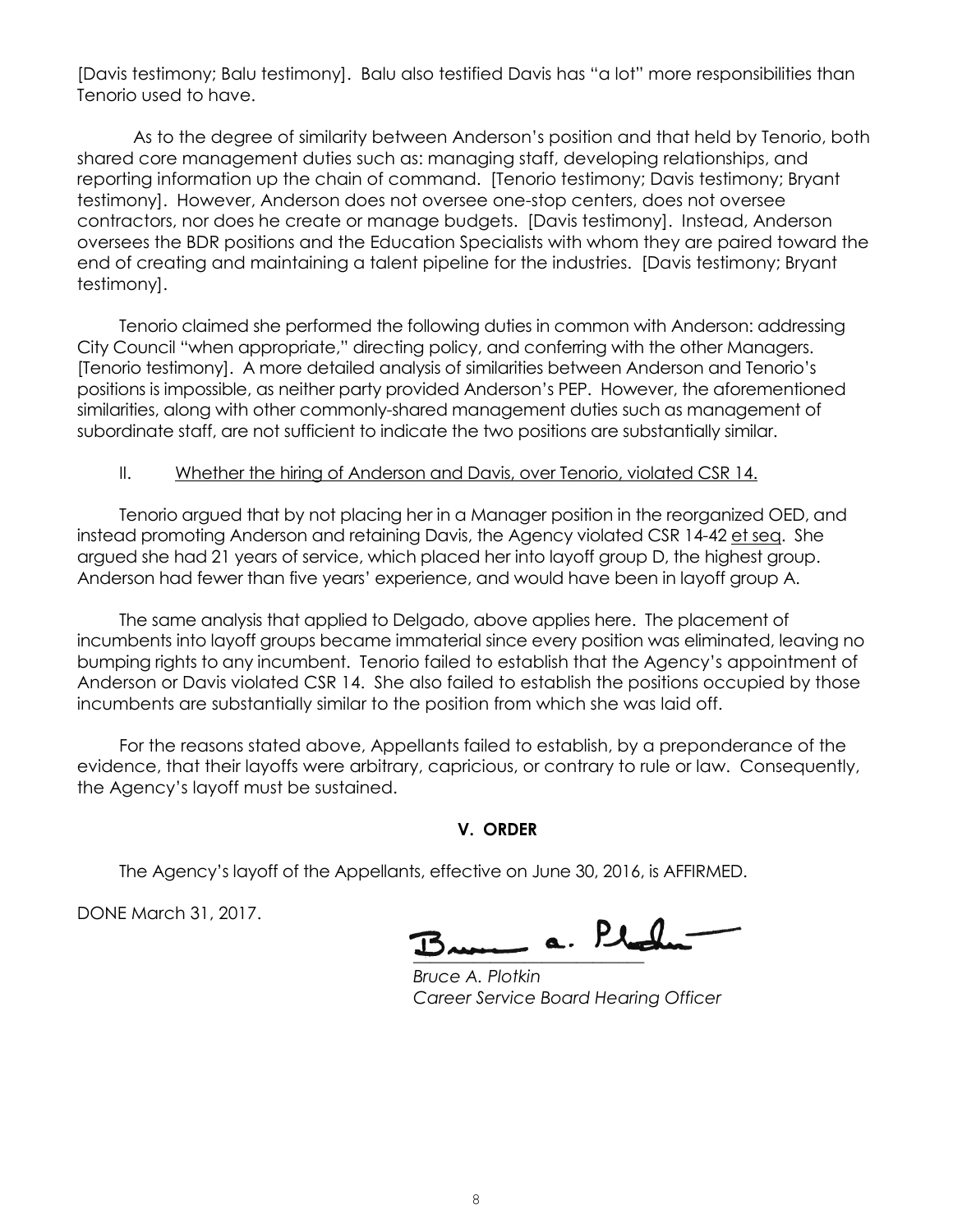## **NOTICE OF RIGHT TO FILE PETITION FOR REVIEW**

A party may petition the Career Service Board for review of this decision in accordance with the requirements of CSR § 19-60 et seq. within fifteen calendar days after the date of mailing of the Hearing Officer's decision, as stated in the certificate of mailing below. The Career Service Rules are available at www.denvergov.org/csa/career service rules.

All petitions for review must be filed by mail, hand delivery, or fax as follows:

BY MAIL OR PERSONAL DELIVERY:

Career Service Board c/o Employee Relations 201 W. Colfax Avenue, Dept. 412 Denver CO 80202

BY FAX:

(720) 913-5720

Fax transmissions of more than ten pages will not be accepted.